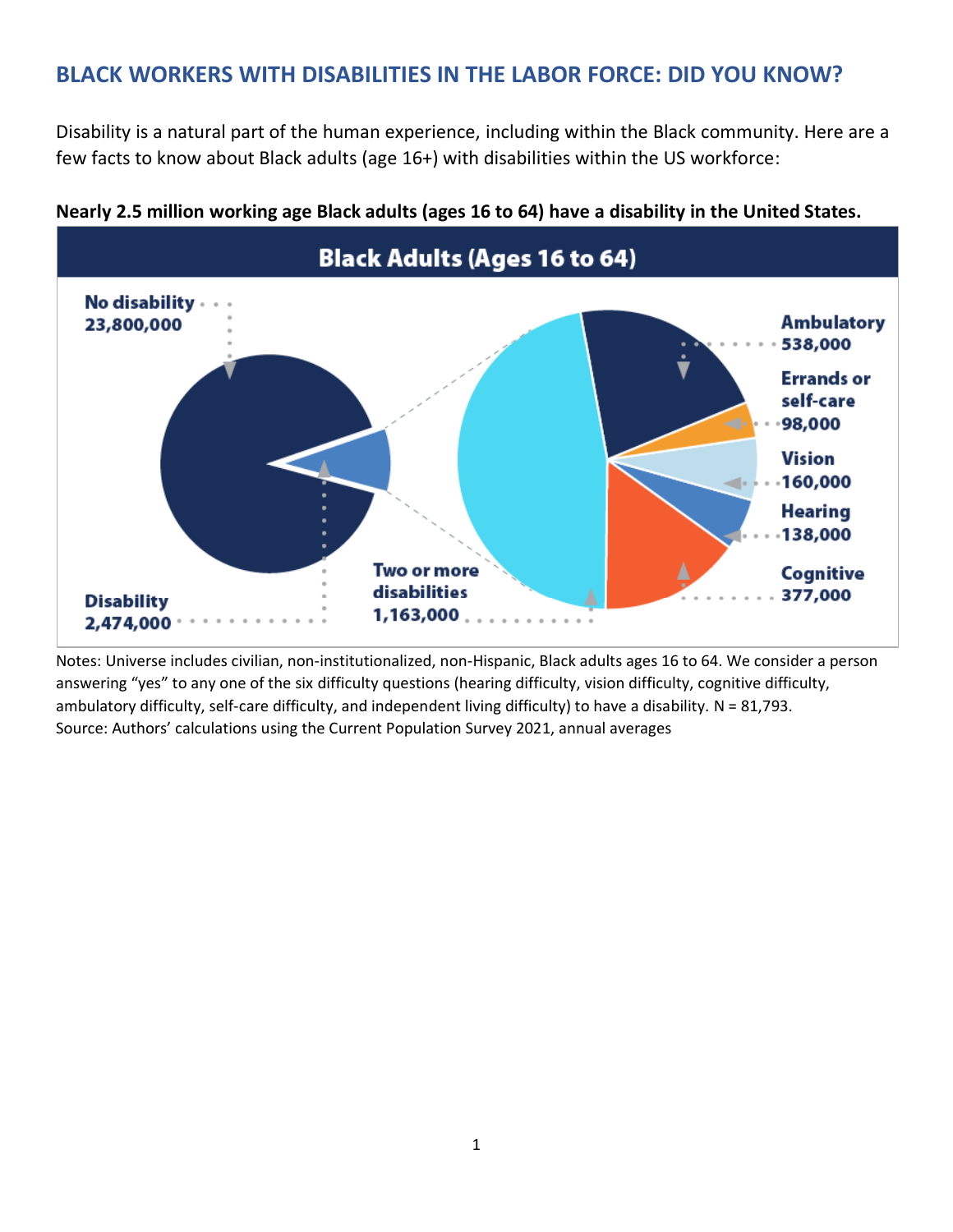

**Black women and men with disabilities (age 16+) are in all stages of life.** 

Notes: Universe includes civilian, non-institutionalized, non-Hispanic, Black adults ages 16+. N = 103,220. Source: Authors' calculations using the Current Population Survey 2021, annual averages



### **874,000 Black adults with disabilities (age 16+) are currently working or want to work.**

Notes: Universe includes civilian, non-institutionalized, non-Hispanic, Black adults ages 16+. N = 103,220. Source: Authors' calculations using the Current Population Survey 2021, annual averages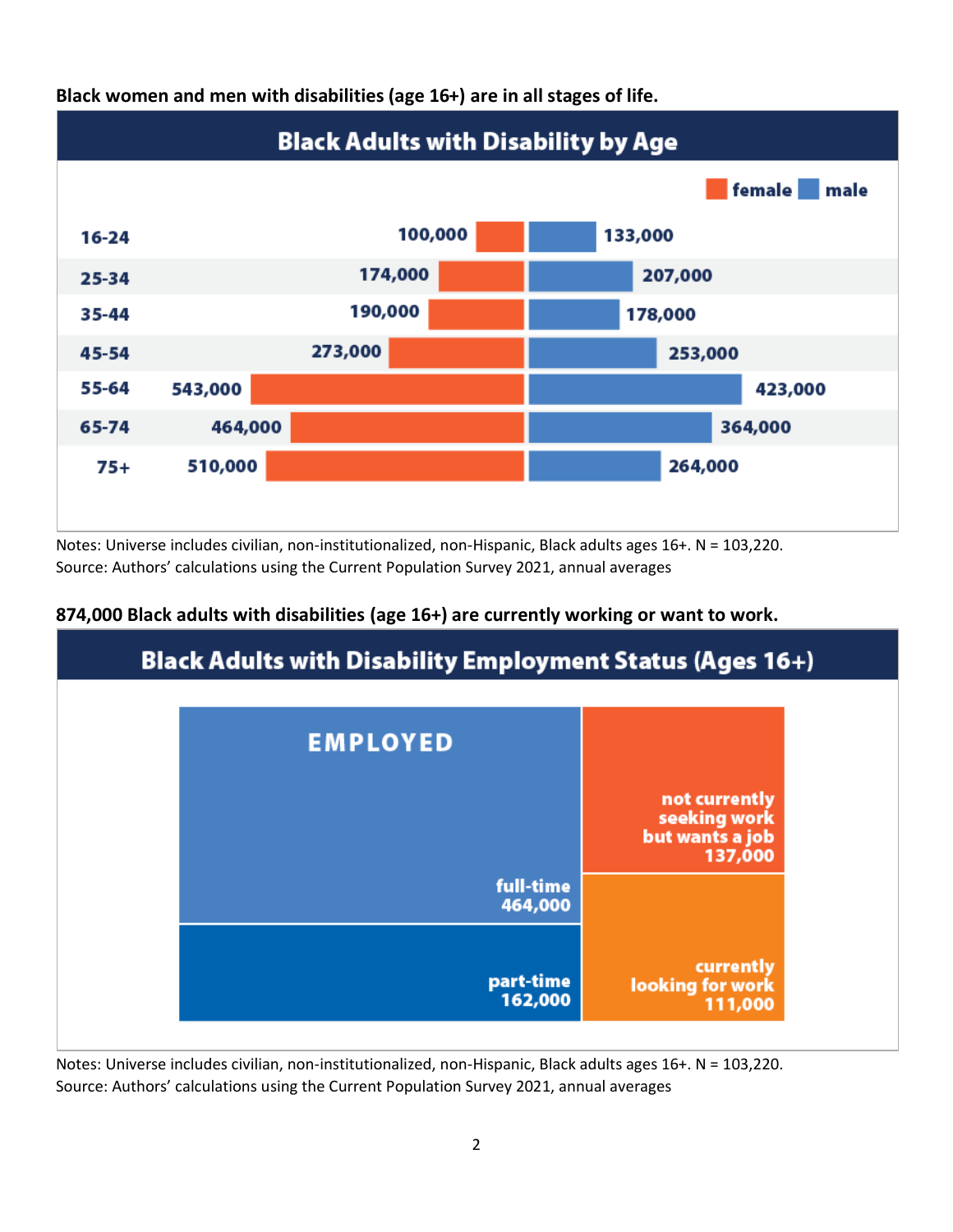**568,000 Black workers with disabilities (age 16+) hold wage and salary jobs in the public, private or non-profit sectors. 58,000 Black adults with disabilities (age 16+) are self-employed.**



Notes: Universe includes civilian, non-institutionalized, non-Hispanic, Black adults ages 16+. N = 103,220. The selfemployed are those who work for profit or fees in their own businesses, professions, trades, or farms. Unless otherwise specified, CPS estimates of the self-employed published by BLS reflect only people whose businesses are unincorporated. In most CPS estimates, the incorporated self-employed are classified as wage and salary workers. This is because, technically, the incorporated self-employed are paid employees of their corporation. Source: Authors' calculations using the Current Population Survey 2021, annual averages